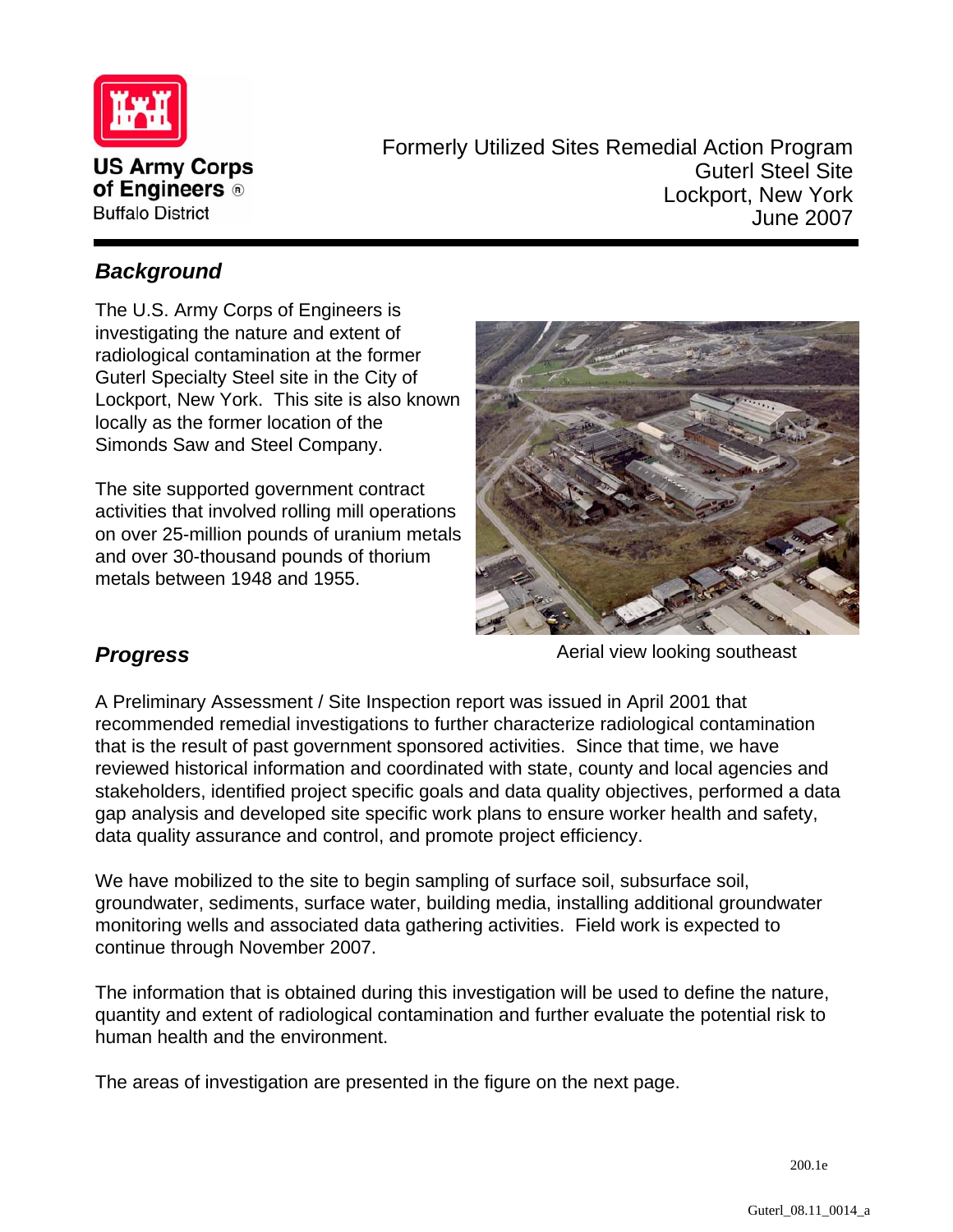

Formerly Utilized Sites Remedial Action Program Guterl Steel Site Lockport, New York June 2007

#### *Investigative Areas*

A plan has been developed to investigate over 70-acres that include abandoned buildings, railroad right-of-ways, an inactive landfill, a small portion of the Erie Canal, and adjacent properties that include active industrial, commercial and residential areas.

The Field Sampling Plan and Quality Assurance Project Plan describes the overall remedial investigation approach, rationale, and the technical procedures required to satisfy strict government requirements. Quality Assurance measures and Quality Controls will be strictly enforced in the data collection and laboratory analysis.





# *Safety*

The government will strictly enforce measures to provide protection from physical, chemical, biological and radiological hazards. A highly qualified team has been organized to perform work activities and properly address potential occupational hazards, exposures and risks associated with the sampling event. Trained and experienced personnel will assess site conditions daily to reinforce strict site specific operating procedures, site controls, provide necessary emergency equipment and conduct emergency response and accident prevention planning.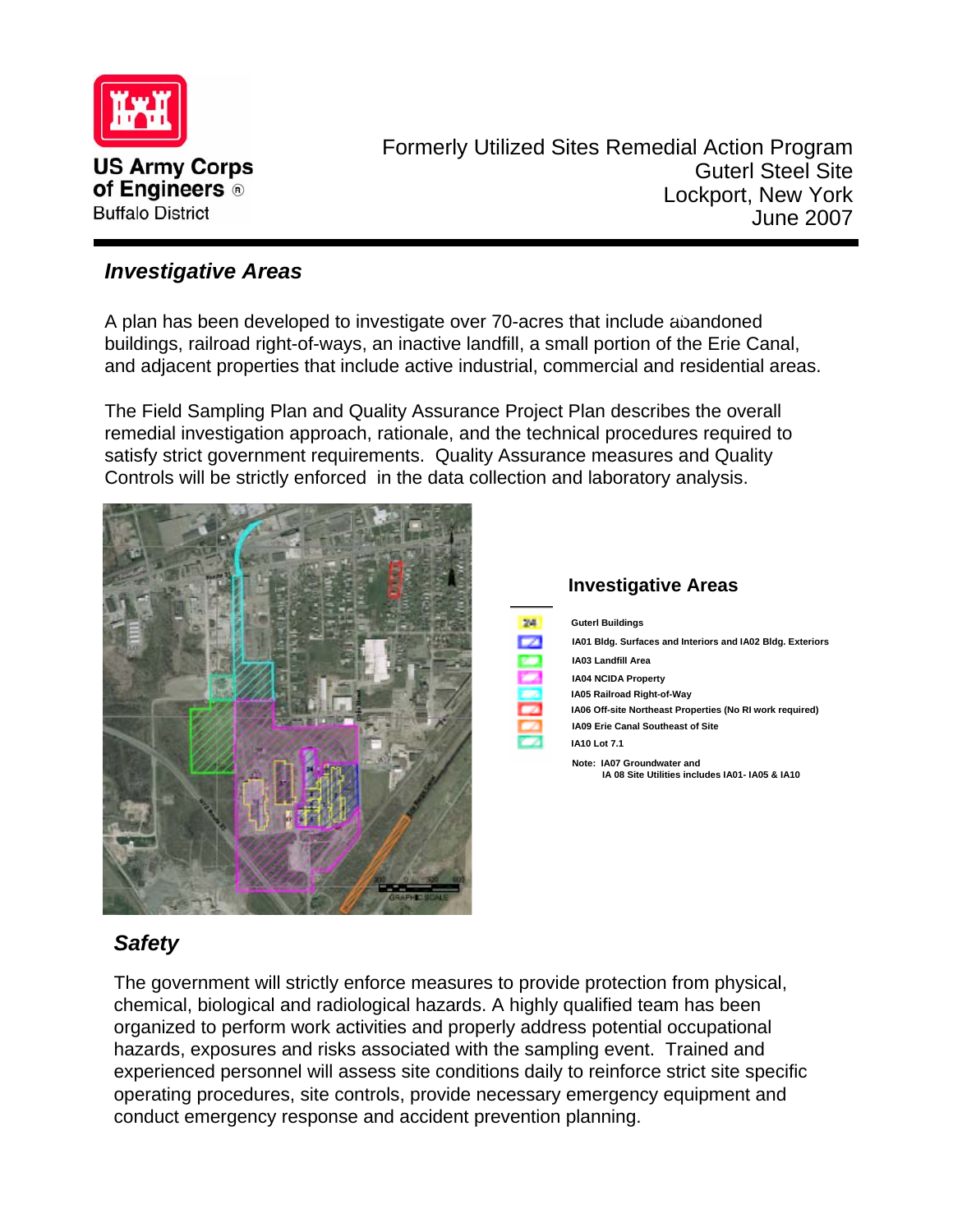

### *About FUSRAP*

The Formerly Utilized Sites Remedial Action Program (FUSRAP) is a an environmental remediation program. It addresses radiological contamination generated by activities of the Federal government. Most of these activities involved Manhattan Engineering District and Atomic Energy Commission related work.

Even though FUSRAP sites contain levels of radioactivity above current guidelines, they do not pose an immediate health risk to the public or environment given their current land uses. The contaminated materials typically have very low concentrations and people are not exposed to them for long periods of time.

Although these materials do not pose an immediate hazard, they will remain radioactive for thousands of years, and health risks could increase if the use of the land were to change. Each site is evaluated to determine future actions required to meet projected future land uses such as residential development, industrial or commercial operations or recreational uses.

The Corps of Engineers performs its work in accordance with Federal laws under the framework of the Comprehensive Environmental Response, Compensation and Liability Act (CERCLA) of 1980, as amended. The CERCLA process outlined below consists of a series of very specific steps and activities and requires that the public be informed and involved in the decision-making process.